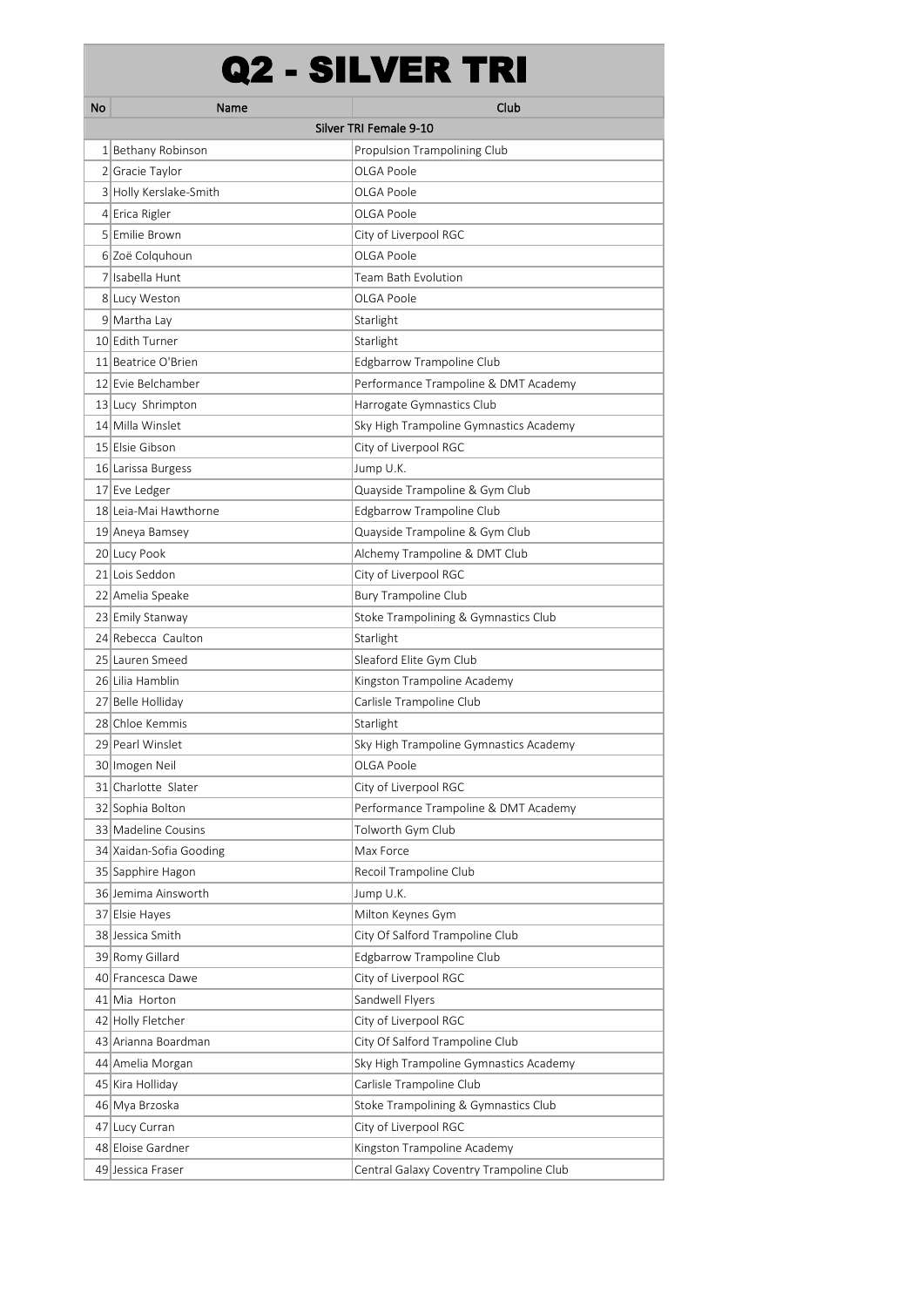| Silver TRI Male 9-10     |                                                 |  |
|--------------------------|-------------------------------------------------|--|
| 1 Oliver Lacey           | City of Plymouth Trampoline and Gymnastics Club |  |
| 2 Samuel Newman          | Kingston Trampoline Academy                     |  |
| 3 Frederick Leigh-Warren | OLGA Poole                                      |  |
| 4 Joshua Baker           | Kingston Trampoline Academy                     |  |
| 5 Brandon Morgan-Geer    | Team Bath Evolution                             |  |
| 6 Fisher Winslet         | Sky High Trampoline Gymnastics Academy          |  |
| 7 Archie Sheppard        | <b>Propulsion Trampolining Club</b>             |  |
| 8 Adam Colclough         | Jump U.K.                                       |  |
| 9 Billy Lucey            | City of Plymouth Trampoline and Gymnastics Club |  |
| 10 Zakary Gayton         | Northamptonshire Trampoline Gymnastics Academy  |  |
| 11 Daniel Miller         | Carlisle Trampoline Club                        |  |
| 12 Aidan Taylor          | Central Galaxy Coventry Trampoline Club         |  |
| 13 Aydin Ali             | Sandwell Flyers                                 |  |
| 14 Harry Slatter         | Washindi Trampoline Club                        |  |
| 15 Benjamin Small        | Northamptonshire Trampoline Gymnastics Academy  |  |
|                          | Silver TRI Female 11-12                         |  |
| 1 Freya Miles            | Northamptonshire Trampoline Gymnastics Academy  |  |
| 2 Charlotte Nolan        | Team Bath Evolution                             |  |
| 3 Lolli Nestor           | City of Liverpool RGC                           |  |
| 4 Chloe Lin              | Stoke Trampolining & Gymnastics Club            |  |
| 5 Erin Jones             | Jumpers Trampoline Club                         |  |
| 6 Nicolle Lake           | OLGA Poole                                      |  |
| 7 Grace Parrott          | City of Plymouth Trampoline and Gymnastics Club |  |
| 8 Isobel Jones           | Sandwell Flyers                                 |  |
| 9 Gabrielle Park         | Kingston Trampoline Academy                     |  |
| 10 Grace Woolley         | Bassetlaw Trampoline Club                       |  |
| 11 Nia Slatter           | Washindi Trampoline Club                        |  |
| 12 Bailee-Jo Horton      | OLGA Poole                                      |  |
| 13 Jessica Wright        | Griffin Association Gymnastics and Trampolining |  |
| 14 Kaitlyn Fraser        | Stoke Trampolining & Gymnastics Club            |  |
| 15 Isabella Esposito     | <b>Bolton Trampoline Club</b>                   |  |
| 16 Clara Scott           | Wansbeck Gymnastics Club                        |  |
| 17 Tamsin Reddyhough     | Washindi Trampoline Club                        |  |
| 18 Reece Hounsell        | Jumpers Trampoline Club                         |  |
| 19 Mia Scott             | Northamptonshire Trampoline Gymnastics Academy  |  |
| 20 Katherine Bull        | Stoke Trampolining & Gymnastics Club            |  |
| 21 Clarissa Seraphin     | Edgbarrow Trampoline Club                       |  |
| 22 Mallory Harreman      | Jumpers Trampoline Club                         |  |
| 23 Abigail Walls         | Leeds Rebound Gymnastics Club                   |  |
| 24 Olivia Walmsley       | Griffin Association Gymnastics and Trampolining |  |
| 25 Harriet Burrows       | Leeds Rebound Gymnastics Club                   |  |
| 26 Holly Robson          | Sleaford Elite Gym Club                         |  |
| 27 Alannah Taylor        | Quayside Trampoline & Gym Club                  |  |
| 28 Layla Derbel          | Beckenham Fliers Trampoline                     |  |
| 29 Josephine Ryan        | Birkenhead Club                                 |  |
| 30 Mercedes Gregory      | OLGA Poole                                      |  |
| 31 Sylvie Hobson         | Leeds Rebound Gymnastics Club                   |  |
| 32 Lani Smith            | Performance Trampoline & DMT Academy            |  |
| 33 Amelie Hacker         | Cambridge Cangaroos                             |  |
| 34 Jessica Cinnamond     | City of Liverpool RGC                           |  |
| 35 Chayne Barnes         | Wansbeck Gymnastics Club                        |  |
| 36 Camilla Rasulova      | Kingston Trampoline Academy                     |  |
| 37 Bozena Jaasi          | Edgbarrow Trampoline Club                       |  |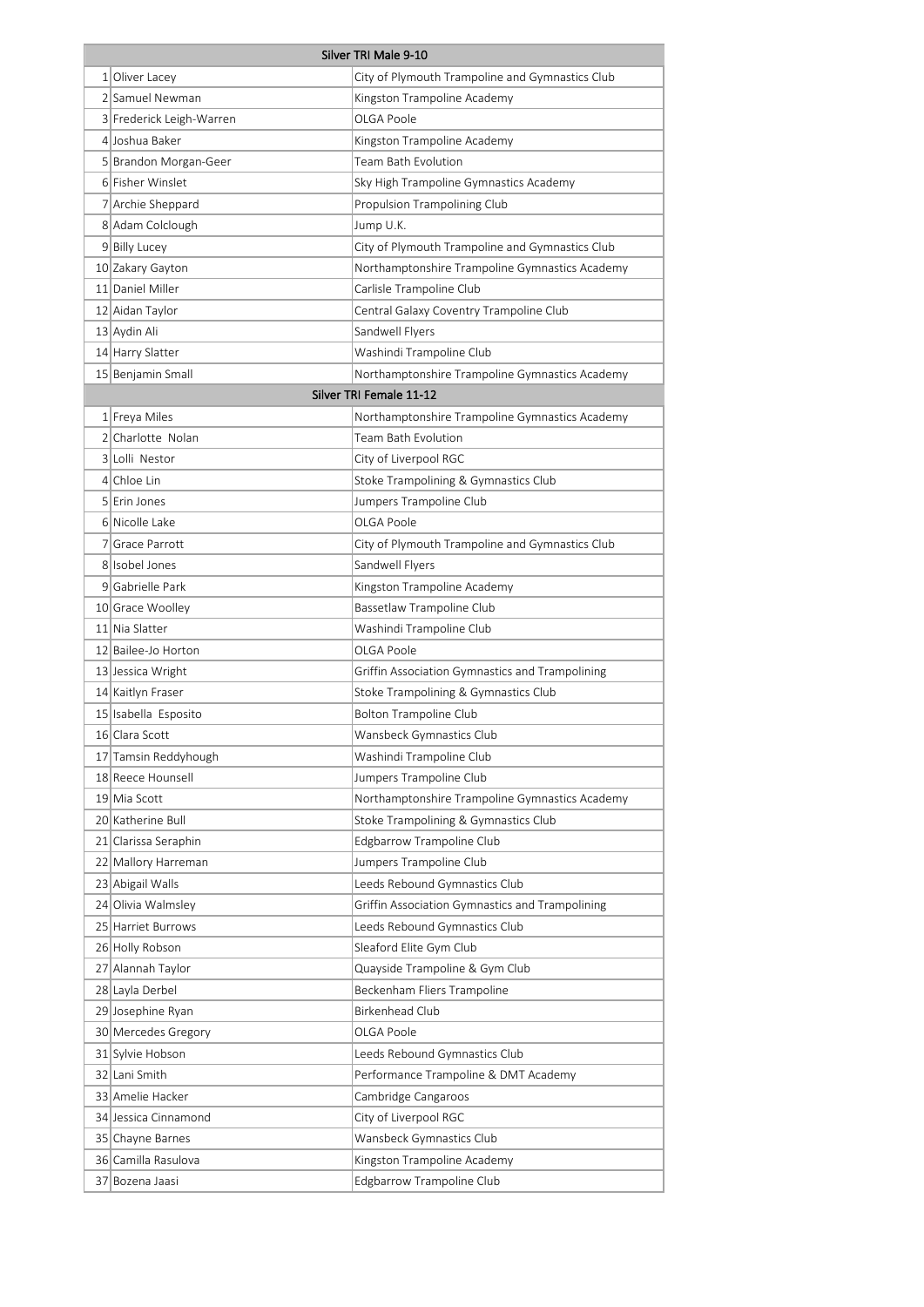| 38 Georgia Diamond Barlow | City of Liverpool RGC                           |
|---------------------------|-------------------------------------------------|
| 39 Elise Machin           | Sky High Trampoline Gymnastics Academy          |
| 40 Millie Gradwell        | Jump U.K.                                       |
| 41 Isobel Scott           | Northamptonshire Trampoline Gymnastics Academy  |
| 42 Grace Gibson           | Edgbarrow Trampoline Club                       |
| 43 Sydney Wootton         | Northamptonshire Trampoline Gymnastics Academy  |
| 44 Lacey Hawkes           | Stoke Trampolining & Gymnastics Club            |
| 45 Cass Bradley           | Northamptonshire Trampoline Gymnastics Academy  |
| 46 Oli Aughton            | <b>Bury Trampoline Club</b>                     |
| 47 Rhiannon Monie         | Cambridge Cangaroos                             |
| 48 Henri Mccarthy         | Recoil Trampoline Club                          |
| 49 Lilia Kearney          | Brentwood Trampoline Club                       |
| 50 Libby Austin           | Central Galaxy Coventry Trampoline Club         |
| 51 Isla Cowling           | Cambridge Cangaroos                             |
| 52 Georgina Owen          | OLGA Poole                                      |
| 53 Maddison Kelly         | Jump U.K.                                       |
| 54 Morgan Boddington      | Quayside Trampoline & Gym Club                  |
| 55 Millie Slatford        | Ultima Trampoline Club                          |
| 56 Sophie Scott           | Stoke Trampolining & Gymnastics Club            |
| 57 Madeleine Merrick      | <b>Bolton Trampoline Club</b>                   |
| 58 Daisy Heal             | City of Plymouth Trampoline and Gymnastics Club |
| 59 Rosie Sheridan         | Central Galaxy Coventry Trampoline Club         |
| 60 Hannah Semple          | Whirlwinds Academy                              |
| 61 Charlotte Wainford     | Sky High Trampoline Gymnastics Academy          |
| 62 Martha Whitehouse      | Sandwell Flyers                                 |
| 63 Josie Nugent           | Edgbarrow Trampoline Club                       |
| 64 Seren Duggan           | Washindi Trampoline Club                        |
| 65 Tilly Hodgkins         | City of Liverpool RGC                           |
| 66 Holly Ashton Christie  | City of Liverpool RGC                           |
| 67 Beatrice Bowen         | Central Galaxy Coventry Trampoline Club         |
| 68 Brooke Wray            | Leeds Rebound Gymnastics Club                   |
| 69 Bethany Randall        | Kingston Trampoline Academy                     |
| 70 Isla Bellamy           | Griffin Association Gymnastics and Trampolining |
| 71 Keira Millington       | Stoke Trampolining & Gymnastics Club            |
| 72 Molly Mcgregor         | Cambridge Cangaroos                             |
| 73 Maggie Fyfe            | City of Liverpool RGC                           |
| 74 Isla Smeed             | Sleaford Elite Gym Club                         |
| 75 Tabitha Howard         | Recoil Trampoline Club                          |
| 76 Isabella Pyle          | Colchester Gymnastics Club                      |
| 77 Freya Georges          | Kingston Trampoline Academy                     |
| 78 Katie Wood             | <b>Bolton Trampoline Club</b>                   |
| 79 Holly Roberts          | Stoke Trampolining & Gymnastics Club            |
| 80 Eloise Bhattacharya    | Alpha Trampoline Club                           |
| 81 Anais Merritt          | Performance Trampoline & DMT Academy            |
| 82 Olivia Gill            | Stoke Trampolining & Gymnastics Club            |
| 83 Emma Hoyle             | Edgbarrow Trampoline Club                       |
| 84 Isla Robson            | Apollo Trampoline Club                          |
| 85 Elizabeth Waine        | Northamptonshire Trampoline Gymnastics Academy  |
| 86 Abigail Stephenson     | Velocity                                        |
| 87 Lilly Doreen Leavey    | City of Liverpool RGC                           |
| 88 Mia Wanli              | Kingston Trampoline Academy                     |
| 89 Lily Mccracken         | City of Liverpool RGC                           |
| 90 Aimee Mcmillan         | Central Galaxy Coventry Trampoline Club         |
| 91 Caitlin Alexander      | Quayside Trampoline & Gym Club                  |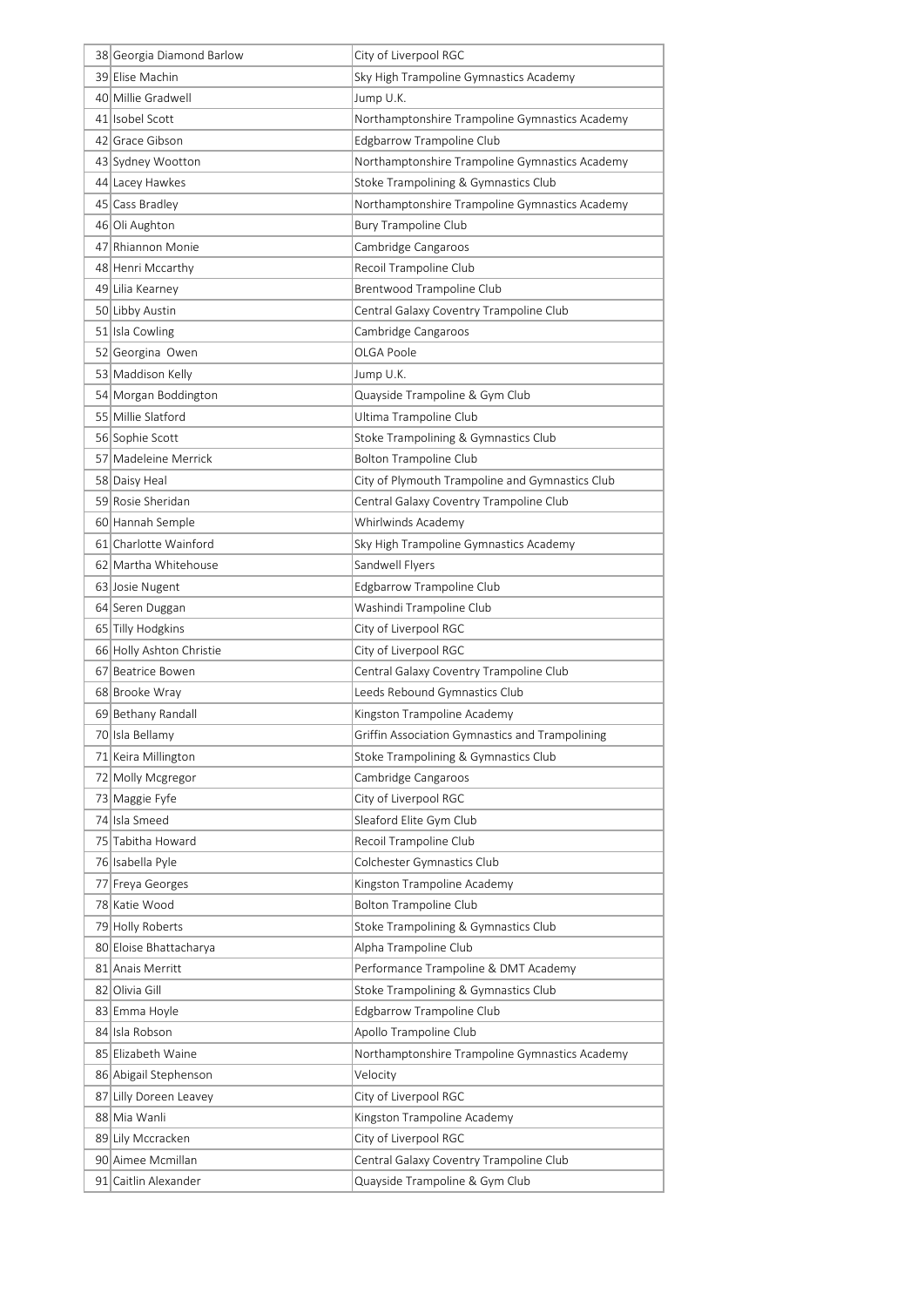| 1 Douglas Bibby<br>Edgbarrow Trampoline Club<br>2 Jake Sands<br>City of Liverpool RGC<br>3 Isaac Lowson<br>Harrogate Gymnastics Club<br>4 Sebastian Thomas<br>OLGA Poole<br>5 Jack Nutter<br>City Of Salford Trampoline Club<br>6 Benjamin Spence<br>Cambridge Cangaroos<br>7 Alfie Dixon<br>Carlisle Trampoline Club<br>8 Oliver Kelham<br>Jumpers Trampoline Club<br>Jumpers Trampoline Club<br>9 Edward Penny<br>10 Adam Lee<br>City of Plymouth Trampoline and Gymnastics Club<br>11 Henry Barnes<br>Jump U.K.<br>12 Owen Whittall<br>Washindi Trampoline Club<br>13 Preston Whiteman<br>Stoke Trampolining & Gymnastics Club<br>14 Jack Smith<br>City of Liverpool RGC<br>15 Alexander Beale<br>York Artistic Sports Club<br>16 William Norman<br>Southampton Trampoline Club<br>17 Zachariah Wilson<br>Kingston Trampoline Academy<br>18 George Meech<br>Northamptonshire Trampoline Gymnastics Academy<br>19 Joshua Miller<br>Team Bath Evolution<br>20 Joseph Bailey<br>Team Bath Evolution<br>21 Alfie Shepherd<br>Kingston Trampoline Academy<br>22 Adam Smith<br>City of Liverpool RGC<br>23 Zak Carey<br>Harrogate Gymnastics Club<br>24 Harry Shenton<br>Stoke Trampolining & Gymnastics Club<br>25 Kester Wilson<br>OLGA Poole<br>26 Cole Howarth<br><b>Bolton Trampoline Club</b><br>Edgbarrow Trampoline Club<br>27 George Dollery<br>Carlisle Trampoline Club<br>28 Harry Cross<br>Sky High Trampoline Gymnastics Academy<br>29 Ebbon Payne<br>30 Harvey Goldsmith<br>Performance Trampoline & DMT Academy<br>31 Kofi Elhaggagi<br>Washindi Trampoline Club<br>32 Zane Stout<br>City of Liverpool RGC<br>Bassetlaw Trampoline Club<br>33 James White<br>City of Liverpool RGC<br>34 Lewis Owen<br>Griffin Association Gymnastics and Trampolining<br>35 Lewi Vernon<br>36 Callum Whitehead<br>Edgbarrow Trampoline Club<br>Silver TRI Female 13-14<br>1 Lucinda Parr<br>Exeter Trampoline Academy<br>2 Melissa Butterworth<br><b>Bury Trampoline Club</b><br>3 Emma Ford Bailey<br>Southampton Trampoline Club<br>Sky High Trampoline Gymnastics Academy<br>4 Poppy Bissett<br>5 Macy Dexter<br>Cambridge Cangaroos<br>6 Lily Hughes<br>Exeter Trampoline Academy<br>7 Harper Winslet<br>Sky High Trampoline Gymnastics Academy<br>8 Rose Wynne<br>Propulsion Trampolining Club<br>9 Ebony Colbourne<br>City of Plymouth Trampoline and Gymnastics Club<br>10 Kelise Wilson-Smith<br>City of Liverpool RGC<br>11 Megan Sprakes<br>Propulsion Trampolining Club<br>12 Amelia Hawke<br>Performance Trampoline & DMT Academy<br>13 Saskia Howe<br>Infinity Trampoline Club<br>14 Maya Phillott<br>Leeds Rebound Gymnastics Club<br>15 Shian Crichton<br>City Of Salford Trampoline Club<br>16 Eloise Muller<br>Southampton Trampoline Club<br>17 Sophie Moir<br>Phoenix High Flyers<br>18 Charlotte Pilbrow<br>Sky High Trampoline Gymnastics Academy<br>19 Lia Oliva<br>Sky High Trampoline Gymnastics Academy<br>20 Millie Taylor<br>Beckenham Fliers Trampoline | Silver TRI Male 11-12 |  |  |
|----------------------------------------------------------------------------------------------------------------------------------------------------------------------------------------------------------------------------------------------------------------------------------------------------------------------------------------------------------------------------------------------------------------------------------------------------------------------------------------------------------------------------------------------------------------------------------------------------------------------------------------------------------------------------------------------------------------------------------------------------------------------------------------------------------------------------------------------------------------------------------------------------------------------------------------------------------------------------------------------------------------------------------------------------------------------------------------------------------------------------------------------------------------------------------------------------------------------------------------------------------------------------------------------------------------------------------------------------------------------------------------------------------------------------------------------------------------------------------------------------------------------------------------------------------------------------------------------------------------------------------------------------------------------------------------------------------------------------------------------------------------------------------------------------------------------------------------------------------------------------------------------------------------------------------------------------------------------------------------------------------------------------------------------------------------------------------------------------------------------------------------------------------------------------------------------------------------------------------------------------------------------------------------------------------------------------------------------------------------------------------------------------------------------------------------------------------------------------------------------------------------------------------------------------------------------------------------------------------------------------------------------------------------------------------------------------------------------------------------------------------------------------------------------------------------------------------------------------------------------------------------------------------------------------------------------------------------------------------|-----------------------|--|--|
|                                                                                                                                                                                                                                                                                                                                                                                                                                                                                                                                                                                                                                                                                                                                                                                                                                                                                                                                                                                                                                                                                                                                                                                                                                                                                                                                                                                                                                                                                                                                                                                                                                                                                                                                                                                                                                                                                                                                                                                                                                                                                                                                                                                                                                                                                                                                                                                                                                                                                                                                                                                                                                                                                                                                                                                                                                                                                                                                                                                  |                       |  |  |
|                                                                                                                                                                                                                                                                                                                                                                                                                                                                                                                                                                                                                                                                                                                                                                                                                                                                                                                                                                                                                                                                                                                                                                                                                                                                                                                                                                                                                                                                                                                                                                                                                                                                                                                                                                                                                                                                                                                                                                                                                                                                                                                                                                                                                                                                                                                                                                                                                                                                                                                                                                                                                                                                                                                                                                                                                                                                                                                                                                                  |                       |  |  |
|                                                                                                                                                                                                                                                                                                                                                                                                                                                                                                                                                                                                                                                                                                                                                                                                                                                                                                                                                                                                                                                                                                                                                                                                                                                                                                                                                                                                                                                                                                                                                                                                                                                                                                                                                                                                                                                                                                                                                                                                                                                                                                                                                                                                                                                                                                                                                                                                                                                                                                                                                                                                                                                                                                                                                                                                                                                                                                                                                                                  |                       |  |  |
|                                                                                                                                                                                                                                                                                                                                                                                                                                                                                                                                                                                                                                                                                                                                                                                                                                                                                                                                                                                                                                                                                                                                                                                                                                                                                                                                                                                                                                                                                                                                                                                                                                                                                                                                                                                                                                                                                                                                                                                                                                                                                                                                                                                                                                                                                                                                                                                                                                                                                                                                                                                                                                                                                                                                                                                                                                                                                                                                                                                  |                       |  |  |
|                                                                                                                                                                                                                                                                                                                                                                                                                                                                                                                                                                                                                                                                                                                                                                                                                                                                                                                                                                                                                                                                                                                                                                                                                                                                                                                                                                                                                                                                                                                                                                                                                                                                                                                                                                                                                                                                                                                                                                                                                                                                                                                                                                                                                                                                                                                                                                                                                                                                                                                                                                                                                                                                                                                                                                                                                                                                                                                                                                                  |                       |  |  |
|                                                                                                                                                                                                                                                                                                                                                                                                                                                                                                                                                                                                                                                                                                                                                                                                                                                                                                                                                                                                                                                                                                                                                                                                                                                                                                                                                                                                                                                                                                                                                                                                                                                                                                                                                                                                                                                                                                                                                                                                                                                                                                                                                                                                                                                                                                                                                                                                                                                                                                                                                                                                                                                                                                                                                                                                                                                                                                                                                                                  |                       |  |  |
|                                                                                                                                                                                                                                                                                                                                                                                                                                                                                                                                                                                                                                                                                                                                                                                                                                                                                                                                                                                                                                                                                                                                                                                                                                                                                                                                                                                                                                                                                                                                                                                                                                                                                                                                                                                                                                                                                                                                                                                                                                                                                                                                                                                                                                                                                                                                                                                                                                                                                                                                                                                                                                                                                                                                                                                                                                                                                                                                                                                  |                       |  |  |
|                                                                                                                                                                                                                                                                                                                                                                                                                                                                                                                                                                                                                                                                                                                                                                                                                                                                                                                                                                                                                                                                                                                                                                                                                                                                                                                                                                                                                                                                                                                                                                                                                                                                                                                                                                                                                                                                                                                                                                                                                                                                                                                                                                                                                                                                                                                                                                                                                                                                                                                                                                                                                                                                                                                                                                                                                                                                                                                                                                                  |                       |  |  |
|                                                                                                                                                                                                                                                                                                                                                                                                                                                                                                                                                                                                                                                                                                                                                                                                                                                                                                                                                                                                                                                                                                                                                                                                                                                                                                                                                                                                                                                                                                                                                                                                                                                                                                                                                                                                                                                                                                                                                                                                                                                                                                                                                                                                                                                                                                                                                                                                                                                                                                                                                                                                                                                                                                                                                                                                                                                                                                                                                                                  |                       |  |  |
|                                                                                                                                                                                                                                                                                                                                                                                                                                                                                                                                                                                                                                                                                                                                                                                                                                                                                                                                                                                                                                                                                                                                                                                                                                                                                                                                                                                                                                                                                                                                                                                                                                                                                                                                                                                                                                                                                                                                                                                                                                                                                                                                                                                                                                                                                                                                                                                                                                                                                                                                                                                                                                                                                                                                                                                                                                                                                                                                                                                  |                       |  |  |
|                                                                                                                                                                                                                                                                                                                                                                                                                                                                                                                                                                                                                                                                                                                                                                                                                                                                                                                                                                                                                                                                                                                                                                                                                                                                                                                                                                                                                                                                                                                                                                                                                                                                                                                                                                                                                                                                                                                                                                                                                                                                                                                                                                                                                                                                                                                                                                                                                                                                                                                                                                                                                                                                                                                                                                                                                                                                                                                                                                                  |                       |  |  |
|                                                                                                                                                                                                                                                                                                                                                                                                                                                                                                                                                                                                                                                                                                                                                                                                                                                                                                                                                                                                                                                                                                                                                                                                                                                                                                                                                                                                                                                                                                                                                                                                                                                                                                                                                                                                                                                                                                                                                                                                                                                                                                                                                                                                                                                                                                                                                                                                                                                                                                                                                                                                                                                                                                                                                                                                                                                                                                                                                                                  |                       |  |  |
|                                                                                                                                                                                                                                                                                                                                                                                                                                                                                                                                                                                                                                                                                                                                                                                                                                                                                                                                                                                                                                                                                                                                                                                                                                                                                                                                                                                                                                                                                                                                                                                                                                                                                                                                                                                                                                                                                                                                                                                                                                                                                                                                                                                                                                                                                                                                                                                                                                                                                                                                                                                                                                                                                                                                                                                                                                                                                                                                                                                  |                       |  |  |
|                                                                                                                                                                                                                                                                                                                                                                                                                                                                                                                                                                                                                                                                                                                                                                                                                                                                                                                                                                                                                                                                                                                                                                                                                                                                                                                                                                                                                                                                                                                                                                                                                                                                                                                                                                                                                                                                                                                                                                                                                                                                                                                                                                                                                                                                                                                                                                                                                                                                                                                                                                                                                                                                                                                                                                                                                                                                                                                                                                                  |                       |  |  |
|                                                                                                                                                                                                                                                                                                                                                                                                                                                                                                                                                                                                                                                                                                                                                                                                                                                                                                                                                                                                                                                                                                                                                                                                                                                                                                                                                                                                                                                                                                                                                                                                                                                                                                                                                                                                                                                                                                                                                                                                                                                                                                                                                                                                                                                                                                                                                                                                                                                                                                                                                                                                                                                                                                                                                                                                                                                                                                                                                                                  |                       |  |  |
|                                                                                                                                                                                                                                                                                                                                                                                                                                                                                                                                                                                                                                                                                                                                                                                                                                                                                                                                                                                                                                                                                                                                                                                                                                                                                                                                                                                                                                                                                                                                                                                                                                                                                                                                                                                                                                                                                                                                                                                                                                                                                                                                                                                                                                                                                                                                                                                                                                                                                                                                                                                                                                                                                                                                                                                                                                                                                                                                                                                  |                       |  |  |
|                                                                                                                                                                                                                                                                                                                                                                                                                                                                                                                                                                                                                                                                                                                                                                                                                                                                                                                                                                                                                                                                                                                                                                                                                                                                                                                                                                                                                                                                                                                                                                                                                                                                                                                                                                                                                                                                                                                                                                                                                                                                                                                                                                                                                                                                                                                                                                                                                                                                                                                                                                                                                                                                                                                                                                                                                                                                                                                                                                                  |                       |  |  |
|                                                                                                                                                                                                                                                                                                                                                                                                                                                                                                                                                                                                                                                                                                                                                                                                                                                                                                                                                                                                                                                                                                                                                                                                                                                                                                                                                                                                                                                                                                                                                                                                                                                                                                                                                                                                                                                                                                                                                                                                                                                                                                                                                                                                                                                                                                                                                                                                                                                                                                                                                                                                                                                                                                                                                                                                                                                                                                                                                                                  |                       |  |  |
|                                                                                                                                                                                                                                                                                                                                                                                                                                                                                                                                                                                                                                                                                                                                                                                                                                                                                                                                                                                                                                                                                                                                                                                                                                                                                                                                                                                                                                                                                                                                                                                                                                                                                                                                                                                                                                                                                                                                                                                                                                                                                                                                                                                                                                                                                                                                                                                                                                                                                                                                                                                                                                                                                                                                                                                                                                                                                                                                                                                  |                       |  |  |
|                                                                                                                                                                                                                                                                                                                                                                                                                                                                                                                                                                                                                                                                                                                                                                                                                                                                                                                                                                                                                                                                                                                                                                                                                                                                                                                                                                                                                                                                                                                                                                                                                                                                                                                                                                                                                                                                                                                                                                                                                                                                                                                                                                                                                                                                                                                                                                                                                                                                                                                                                                                                                                                                                                                                                                                                                                                                                                                                                                                  |                       |  |  |
|                                                                                                                                                                                                                                                                                                                                                                                                                                                                                                                                                                                                                                                                                                                                                                                                                                                                                                                                                                                                                                                                                                                                                                                                                                                                                                                                                                                                                                                                                                                                                                                                                                                                                                                                                                                                                                                                                                                                                                                                                                                                                                                                                                                                                                                                                                                                                                                                                                                                                                                                                                                                                                                                                                                                                                                                                                                                                                                                                                                  |                       |  |  |
|                                                                                                                                                                                                                                                                                                                                                                                                                                                                                                                                                                                                                                                                                                                                                                                                                                                                                                                                                                                                                                                                                                                                                                                                                                                                                                                                                                                                                                                                                                                                                                                                                                                                                                                                                                                                                                                                                                                                                                                                                                                                                                                                                                                                                                                                                                                                                                                                                                                                                                                                                                                                                                                                                                                                                                                                                                                                                                                                                                                  |                       |  |  |
|                                                                                                                                                                                                                                                                                                                                                                                                                                                                                                                                                                                                                                                                                                                                                                                                                                                                                                                                                                                                                                                                                                                                                                                                                                                                                                                                                                                                                                                                                                                                                                                                                                                                                                                                                                                                                                                                                                                                                                                                                                                                                                                                                                                                                                                                                                                                                                                                                                                                                                                                                                                                                                                                                                                                                                                                                                                                                                                                                                                  |                       |  |  |
|                                                                                                                                                                                                                                                                                                                                                                                                                                                                                                                                                                                                                                                                                                                                                                                                                                                                                                                                                                                                                                                                                                                                                                                                                                                                                                                                                                                                                                                                                                                                                                                                                                                                                                                                                                                                                                                                                                                                                                                                                                                                                                                                                                                                                                                                                                                                                                                                                                                                                                                                                                                                                                                                                                                                                                                                                                                                                                                                                                                  |                       |  |  |
|                                                                                                                                                                                                                                                                                                                                                                                                                                                                                                                                                                                                                                                                                                                                                                                                                                                                                                                                                                                                                                                                                                                                                                                                                                                                                                                                                                                                                                                                                                                                                                                                                                                                                                                                                                                                                                                                                                                                                                                                                                                                                                                                                                                                                                                                                                                                                                                                                                                                                                                                                                                                                                                                                                                                                                                                                                                                                                                                                                                  |                       |  |  |
|                                                                                                                                                                                                                                                                                                                                                                                                                                                                                                                                                                                                                                                                                                                                                                                                                                                                                                                                                                                                                                                                                                                                                                                                                                                                                                                                                                                                                                                                                                                                                                                                                                                                                                                                                                                                                                                                                                                                                                                                                                                                                                                                                                                                                                                                                                                                                                                                                                                                                                                                                                                                                                                                                                                                                                                                                                                                                                                                                                                  |                       |  |  |
|                                                                                                                                                                                                                                                                                                                                                                                                                                                                                                                                                                                                                                                                                                                                                                                                                                                                                                                                                                                                                                                                                                                                                                                                                                                                                                                                                                                                                                                                                                                                                                                                                                                                                                                                                                                                                                                                                                                                                                                                                                                                                                                                                                                                                                                                                                                                                                                                                                                                                                                                                                                                                                                                                                                                                                                                                                                                                                                                                                                  |                       |  |  |
|                                                                                                                                                                                                                                                                                                                                                                                                                                                                                                                                                                                                                                                                                                                                                                                                                                                                                                                                                                                                                                                                                                                                                                                                                                                                                                                                                                                                                                                                                                                                                                                                                                                                                                                                                                                                                                                                                                                                                                                                                                                                                                                                                                                                                                                                                                                                                                                                                                                                                                                                                                                                                                                                                                                                                                                                                                                                                                                                                                                  |                       |  |  |
|                                                                                                                                                                                                                                                                                                                                                                                                                                                                                                                                                                                                                                                                                                                                                                                                                                                                                                                                                                                                                                                                                                                                                                                                                                                                                                                                                                                                                                                                                                                                                                                                                                                                                                                                                                                                                                                                                                                                                                                                                                                                                                                                                                                                                                                                                                                                                                                                                                                                                                                                                                                                                                                                                                                                                                                                                                                                                                                                                                                  |                       |  |  |
|                                                                                                                                                                                                                                                                                                                                                                                                                                                                                                                                                                                                                                                                                                                                                                                                                                                                                                                                                                                                                                                                                                                                                                                                                                                                                                                                                                                                                                                                                                                                                                                                                                                                                                                                                                                                                                                                                                                                                                                                                                                                                                                                                                                                                                                                                                                                                                                                                                                                                                                                                                                                                                                                                                                                                                                                                                                                                                                                                                                  |                       |  |  |
|                                                                                                                                                                                                                                                                                                                                                                                                                                                                                                                                                                                                                                                                                                                                                                                                                                                                                                                                                                                                                                                                                                                                                                                                                                                                                                                                                                                                                                                                                                                                                                                                                                                                                                                                                                                                                                                                                                                                                                                                                                                                                                                                                                                                                                                                                                                                                                                                                                                                                                                                                                                                                                                                                                                                                                                                                                                                                                                                                                                  |                       |  |  |
|                                                                                                                                                                                                                                                                                                                                                                                                                                                                                                                                                                                                                                                                                                                                                                                                                                                                                                                                                                                                                                                                                                                                                                                                                                                                                                                                                                                                                                                                                                                                                                                                                                                                                                                                                                                                                                                                                                                                                                                                                                                                                                                                                                                                                                                                                                                                                                                                                                                                                                                                                                                                                                                                                                                                                                                                                                                                                                                                                                                  |                       |  |  |
|                                                                                                                                                                                                                                                                                                                                                                                                                                                                                                                                                                                                                                                                                                                                                                                                                                                                                                                                                                                                                                                                                                                                                                                                                                                                                                                                                                                                                                                                                                                                                                                                                                                                                                                                                                                                                                                                                                                                                                                                                                                                                                                                                                                                                                                                                                                                                                                                                                                                                                                                                                                                                                                                                                                                                                                                                                                                                                                                                                                  |                       |  |  |
|                                                                                                                                                                                                                                                                                                                                                                                                                                                                                                                                                                                                                                                                                                                                                                                                                                                                                                                                                                                                                                                                                                                                                                                                                                                                                                                                                                                                                                                                                                                                                                                                                                                                                                                                                                                                                                                                                                                                                                                                                                                                                                                                                                                                                                                                                                                                                                                                                                                                                                                                                                                                                                                                                                                                                                                                                                                                                                                                                                                  |                       |  |  |
|                                                                                                                                                                                                                                                                                                                                                                                                                                                                                                                                                                                                                                                                                                                                                                                                                                                                                                                                                                                                                                                                                                                                                                                                                                                                                                                                                                                                                                                                                                                                                                                                                                                                                                                                                                                                                                                                                                                                                                                                                                                                                                                                                                                                                                                                                                                                                                                                                                                                                                                                                                                                                                                                                                                                                                                                                                                                                                                                                                                  |                       |  |  |
|                                                                                                                                                                                                                                                                                                                                                                                                                                                                                                                                                                                                                                                                                                                                                                                                                                                                                                                                                                                                                                                                                                                                                                                                                                                                                                                                                                                                                                                                                                                                                                                                                                                                                                                                                                                                                                                                                                                                                                                                                                                                                                                                                                                                                                                                                                                                                                                                                                                                                                                                                                                                                                                                                                                                                                                                                                                                                                                                                                                  |                       |  |  |
|                                                                                                                                                                                                                                                                                                                                                                                                                                                                                                                                                                                                                                                                                                                                                                                                                                                                                                                                                                                                                                                                                                                                                                                                                                                                                                                                                                                                                                                                                                                                                                                                                                                                                                                                                                                                                                                                                                                                                                                                                                                                                                                                                                                                                                                                                                                                                                                                                                                                                                                                                                                                                                                                                                                                                                                                                                                                                                                                                                                  |                       |  |  |
|                                                                                                                                                                                                                                                                                                                                                                                                                                                                                                                                                                                                                                                                                                                                                                                                                                                                                                                                                                                                                                                                                                                                                                                                                                                                                                                                                                                                                                                                                                                                                                                                                                                                                                                                                                                                                                                                                                                                                                                                                                                                                                                                                                                                                                                                                                                                                                                                                                                                                                                                                                                                                                                                                                                                                                                                                                                                                                                                                                                  |                       |  |  |
|                                                                                                                                                                                                                                                                                                                                                                                                                                                                                                                                                                                                                                                                                                                                                                                                                                                                                                                                                                                                                                                                                                                                                                                                                                                                                                                                                                                                                                                                                                                                                                                                                                                                                                                                                                                                                                                                                                                                                                                                                                                                                                                                                                                                                                                                                                                                                                                                                                                                                                                                                                                                                                                                                                                                                                                                                                                                                                                                                                                  |                       |  |  |
|                                                                                                                                                                                                                                                                                                                                                                                                                                                                                                                                                                                                                                                                                                                                                                                                                                                                                                                                                                                                                                                                                                                                                                                                                                                                                                                                                                                                                                                                                                                                                                                                                                                                                                                                                                                                                                                                                                                                                                                                                                                                                                                                                                                                                                                                                                                                                                                                                                                                                                                                                                                                                                                                                                                                                                                                                                                                                                                                                                                  |                       |  |  |
|                                                                                                                                                                                                                                                                                                                                                                                                                                                                                                                                                                                                                                                                                                                                                                                                                                                                                                                                                                                                                                                                                                                                                                                                                                                                                                                                                                                                                                                                                                                                                                                                                                                                                                                                                                                                                                                                                                                                                                                                                                                                                                                                                                                                                                                                                                                                                                                                                                                                                                                                                                                                                                                                                                                                                                                                                                                                                                                                                                                  |                       |  |  |
|                                                                                                                                                                                                                                                                                                                                                                                                                                                                                                                                                                                                                                                                                                                                                                                                                                                                                                                                                                                                                                                                                                                                                                                                                                                                                                                                                                                                                                                                                                                                                                                                                                                                                                                                                                                                                                                                                                                                                                                                                                                                                                                                                                                                                                                                                                                                                                                                                                                                                                                                                                                                                                                                                                                                                                                                                                                                                                                                                                                  |                       |  |  |
|                                                                                                                                                                                                                                                                                                                                                                                                                                                                                                                                                                                                                                                                                                                                                                                                                                                                                                                                                                                                                                                                                                                                                                                                                                                                                                                                                                                                                                                                                                                                                                                                                                                                                                                                                                                                                                                                                                                                                                                                                                                                                                                                                                                                                                                                                                                                                                                                                                                                                                                                                                                                                                                                                                                                                                                                                                                                                                                                                                                  |                       |  |  |
|                                                                                                                                                                                                                                                                                                                                                                                                                                                                                                                                                                                                                                                                                                                                                                                                                                                                                                                                                                                                                                                                                                                                                                                                                                                                                                                                                                                                                                                                                                                                                                                                                                                                                                                                                                                                                                                                                                                                                                                                                                                                                                                                                                                                                                                                                                                                                                                                                                                                                                                                                                                                                                                                                                                                                                                                                                                                                                                                                                                  |                       |  |  |
|                                                                                                                                                                                                                                                                                                                                                                                                                                                                                                                                                                                                                                                                                                                                                                                                                                                                                                                                                                                                                                                                                                                                                                                                                                                                                                                                                                                                                                                                                                                                                                                                                                                                                                                                                                                                                                                                                                                                                                                                                                                                                                                                                                                                                                                                                                                                                                                                                                                                                                                                                                                                                                                                                                                                                                                                                                                                                                                                                                                  |                       |  |  |
|                                                                                                                                                                                                                                                                                                                                                                                                                                                                                                                                                                                                                                                                                                                                                                                                                                                                                                                                                                                                                                                                                                                                                                                                                                                                                                                                                                                                                                                                                                                                                                                                                                                                                                                                                                                                                                                                                                                                                                                                                                                                                                                                                                                                                                                                                                                                                                                                                                                                                                                                                                                                                                                                                                                                                                                                                                                                                                                                                                                  |                       |  |  |
|                                                                                                                                                                                                                                                                                                                                                                                                                                                                                                                                                                                                                                                                                                                                                                                                                                                                                                                                                                                                                                                                                                                                                                                                                                                                                                                                                                                                                                                                                                                                                                                                                                                                                                                                                                                                                                                                                                                                                                                                                                                                                                                                                                                                                                                                                                                                                                                                                                                                                                                                                                                                                                                                                                                                                                                                                                                                                                                                                                                  |                       |  |  |
|                                                                                                                                                                                                                                                                                                                                                                                                                                                                                                                                                                                                                                                                                                                                                                                                                                                                                                                                                                                                                                                                                                                                                                                                                                                                                                                                                                                                                                                                                                                                                                                                                                                                                                                                                                                                                                                                                                                                                                                                                                                                                                                                                                                                                                                                                                                                                                                                                                                                                                                                                                                                                                                                                                                                                                                                                                                                                                                                                                                  |                       |  |  |
|                                                                                                                                                                                                                                                                                                                                                                                                                                                                                                                                                                                                                                                                                                                                                                                                                                                                                                                                                                                                                                                                                                                                                                                                                                                                                                                                                                                                                                                                                                                                                                                                                                                                                                                                                                                                                                                                                                                                                                                                                                                                                                                                                                                                                                                                                                                                                                                                                                                                                                                                                                                                                                                                                                                                                                                                                                                                                                                                                                                  |                       |  |  |
|                                                                                                                                                                                                                                                                                                                                                                                                                                                                                                                                                                                                                                                                                                                                                                                                                                                                                                                                                                                                                                                                                                                                                                                                                                                                                                                                                                                                                                                                                                                                                                                                                                                                                                                                                                                                                                                                                                                                                                                                                                                                                                                                                                                                                                                                                                                                                                                                                                                                                                                                                                                                                                                                                                                                                                                                                                                                                                                                                                                  |                       |  |  |
|                                                                                                                                                                                                                                                                                                                                                                                                                                                                                                                                                                                                                                                                                                                                                                                                                                                                                                                                                                                                                                                                                                                                                                                                                                                                                                                                                                                                                                                                                                                                                                                                                                                                                                                                                                                                                                                                                                                                                                                                                                                                                                                                                                                                                                                                                                                                                                                                                                                                                                                                                                                                                                                                                                                                                                                                                                                                                                                                                                                  |                       |  |  |
|                                                                                                                                                                                                                                                                                                                                                                                                                                                                                                                                                                                                                                                                                                                                                                                                                                                                                                                                                                                                                                                                                                                                                                                                                                                                                                                                                                                                                                                                                                                                                                                                                                                                                                                                                                                                                                                                                                                                                                                                                                                                                                                                                                                                                                                                                                                                                                                                                                                                                                                                                                                                                                                                                                                                                                                                                                                                                                                                                                                  |                       |  |  |
|                                                                                                                                                                                                                                                                                                                                                                                                                                                                                                                                                                                                                                                                                                                                                                                                                                                                                                                                                                                                                                                                                                                                                                                                                                                                                                                                                                                                                                                                                                                                                                                                                                                                                                                                                                                                                                                                                                                                                                                                                                                                                                                                                                                                                                                                                                                                                                                                                                                                                                                                                                                                                                                                                                                                                                                                                                                                                                                                                                                  |                       |  |  |
|                                                                                                                                                                                                                                                                                                                                                                                                                                                                                                                                                                                                                                                                                                                                                                                                                                                                                                                                                                                                                                                                                                                                                                                                                                                                                                                                                                                                                                                                                                                                                                                                                                                                                                                                                                                                                                                                                                                                                                                                                                                                                                                                                                                                                                                                                                                                                                                                                                                                                                                                                                                                                                                                                                                                                                                                                                                                                                                                                                                  |                       |  |  |
|                                                                                                                                                                                                                                                                                                                                                                                                                                                                                                                                                                                                                                                                                                                                                                                                                                                                                                                                                                                                                                                                                                                                                                                                                                                                                                                                                                                                                                                                                                                                                                                                                                                                                                                                                                                                                                                                                                                                                                                                                                                                                                                                                                                                                                                                                                                                                                                                                                                                                                                                                                                                                                                                                                                                                                                                                                                                                                                                                                                  |                       |  |  |
|                                                                                                                                                                                                                                                                                                                                                                                                                                                                                                                                                                                                                                                                                                                                                                                                                                                                                                                                                                                                                                                                                                                                                                                                                                                                                                                                                                                                                                                                                                                                                                                                                                                                                                                                                                                                                                                                                                                                                                                                                                                                                                                                                                                                                                                                                                                                                                                                                                                                                                                                                                                                                                                                                                                                                                                                                                                                                                                                                                                  |                       |  |  |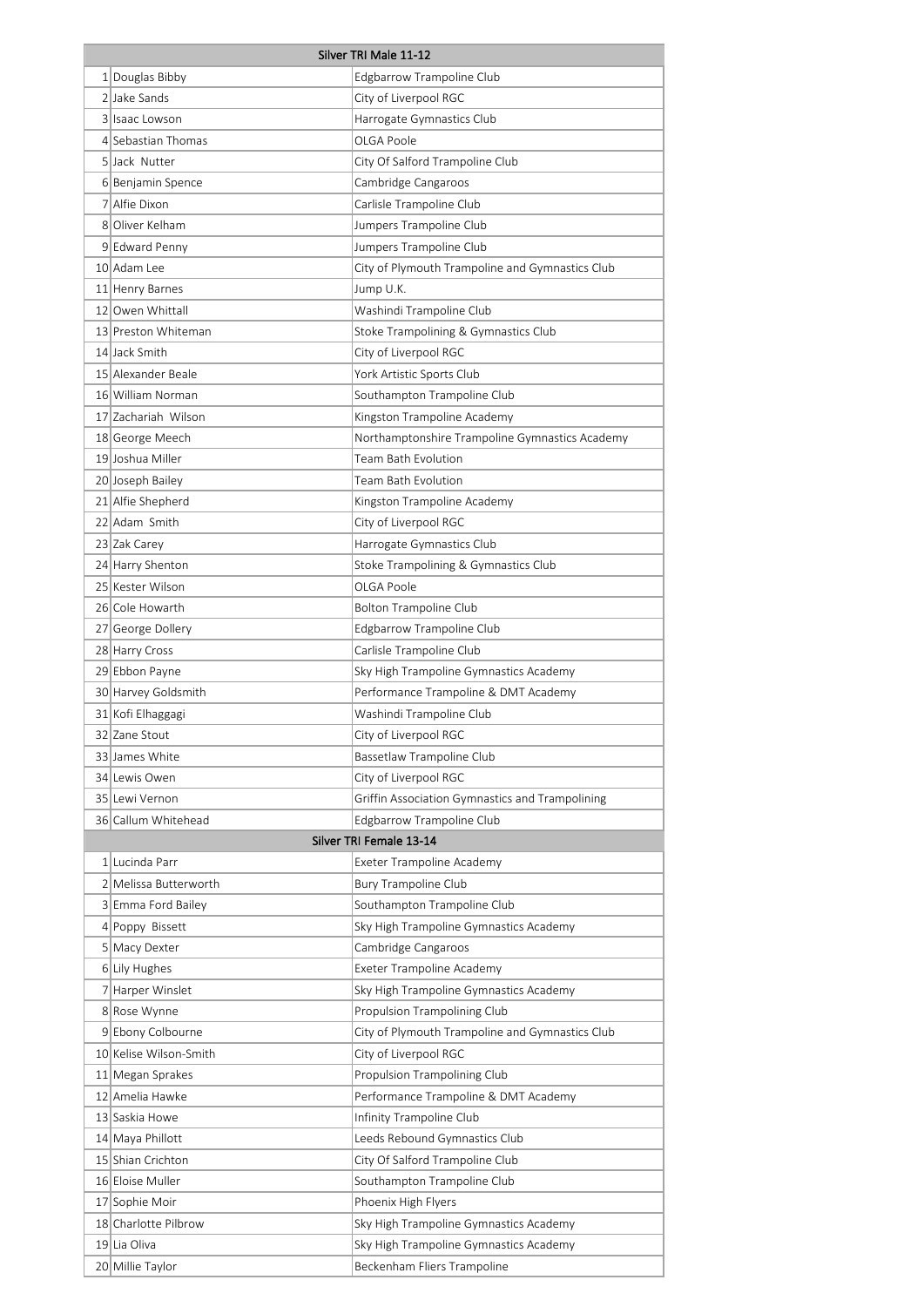| 21 Mollie Smith            | Infinity Trampoline Club                        |
|----------------------------|-------------------------------------------------|
| 22 Emily Yeates            | Exeter Trampoline Academy                       |
| 23 Madeline Leigh-Warren   | OLGA Poole                                      |
| 24 Mea Duncan              | Velocity                                        |
| 25 Charlotte Vickery       | Whirlwinds Academy                              |
| 26 Alicia Price            | Sandwell Flyers                                 |
| 27 Rosie Budge             | Dragon Flyers T.C.                              |
| 28 Enya Davie              | Bassetlaw Trampoline Club                       |
| 29 Katie Skellett          | Northamptonshire Trampoline Gymnastics Academy  |
| 30 Olivia Burvill-Patching | Sky High Trampoline Gymnastics Academy          |
| 31 Jessica Hoar            | Velocity                                        |
| 32 Willow Talbot           | Hi-tension Trampoline Club                      |
| 33 Tabitha Gahan           | City of Liverpool RGC                           |
| 34 Jessica Robinson        | Performance Trampoline & DMT Academy            |
| 35 Cerys Wellings          | Sandwell Flyers                                 |
| 36 Zara Harvey             | Starlight                                       |
| 37 Daisy Margolis          | Max Force                                       |
| 38 Issabel Spurr_Ohare     | Propulsion Trampolining Club                    |
| 39 Scarlett Mapplebeck     | Phoenix High Flyers                             |
| 40 Ella Dixon              | Jump U.K.                                       |
| 41 Evie Murray             | Jump U.K.                                       |
| 42 Robyn Simms             | Kingston Trampoline Academy                     |
| 43 Bailee Gillard          | Edgbarrow Trampoline Club                       |
| 44 Ruby Flatley            | City of Liverpool RGC                           |
| 45 Jemima Eckes            | Kingston Trampoline Academy                     |
| 46 Emily Inglis            | City Of Salford Trampoline Club                 |
| 47 Imogen Lamb             | City of Liverpool RGC                           |
| 48 Natacha Holt            | <b>Birkenhead Club</b>                          |
| 49 Freya Portrey           | Northamptonshire Trampoline Gymnastics Academy  |
| 50 Beth Colton             | City of Liverpool RGC                           |
| 51 Sasha Khan              | Max Force                                       |
| 52 Emily Pickering         | Velocity                                        |
| 53 Elle Ray                | Whirlwinds Academy                              |
| 54 Freya Cairns            | <b>Bury Trampoline Club</b>                     |
| 55 Arley Hickman           | Sandwell Flyers                                 |
| 56 Lily Thomas             | Griffin Association Gymnastics and Trampolining |
|                            | Silver TRI Male 13-14                           |
| 1 George Edney             | Levitation                                      |
| 2 Isaac Summerfield        | Stoke Trampolining & Gymnastics Club            |
| 3 Max Redding              | Edgbarrow Trampoline Club                       |
| 4 Riley Tilling            | Team Bath Evolution                             |
| 5 Joseph Birch             | Beckenham Fliers Trampoline                     |
| 6 Theo Johnson             | Sheffield Trampoline Academy                    |
| 7 Will Fothergill          | Jump U.K.                                       |
| 8 Albie Vaughan            | Cambridge Cangaroos                             |
| 9 William Cree             | Phoenix High Flyers                             |
| 10 Max Jeavons             | OLGA Poole                                      |
| 11 Kerem Kamal             | Sheffield Trampoline Academy                    |
| 12 Dovydas Olekas          | Kingston Trampoline Academy                     |
| 13 Ryden Temple            | Sky High Trampoline Gymnastics Academy          |
| 14 Harry Newman            | Propulsion Trampolining Club                    |
| 15 Oliver Atkin            | Activ8 Trampoline Club                          |
| 16 Charlie Hughes          | Aspire Springers                                |
| 17 Harrison Coleman        | <b>Team Twisters</b>                            |
| 18 Oscar Thomas Milner     | <b>Bury Trampoline Club</b>                     |
| 19 Jake Azzopardi          | Kingston Trampoline Academy                     |
| 20 Oliver Tucker           | Sleaford Elite Gym Club                         |
| 21 Aditya Krishnadas       | Stoke Trampolining & Gymnastics Club            |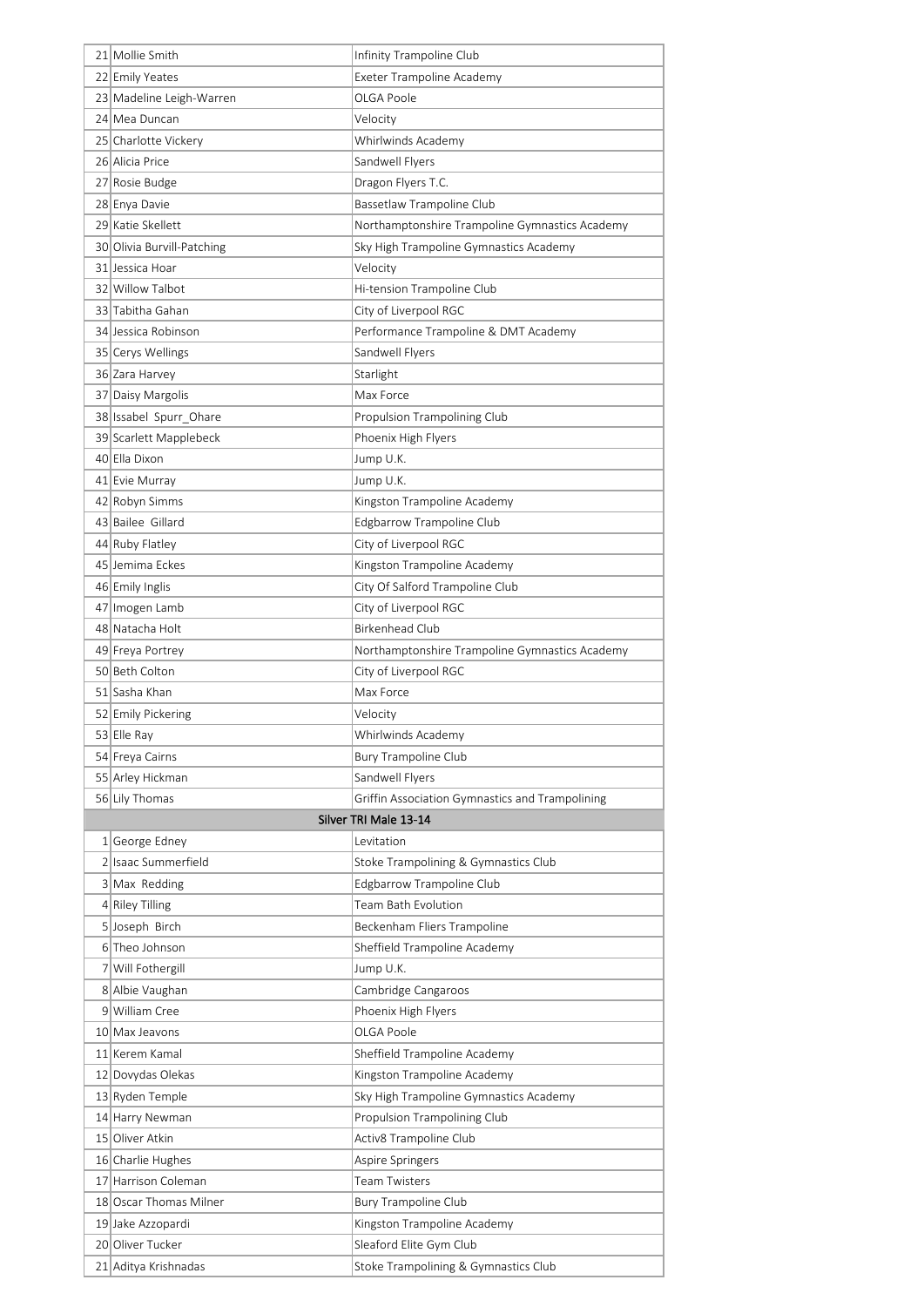| 22 Joshua Bouwer                             | Edgbarrow Trampoline Club                       |
|----------------------------------------------|-------------------------------------------------|
| 23 Finley Gant                               | Phoenix High Flyers                             |
| 24 Roman Steel                               | Levitation                                      |
| 25 Tyler Boreham                             | Jumpers Trampoline Club                         |
|                                              | Silver TRI Female 15-16                         |
| 1 Libby Weddle                               | City of Plymouth Trampoline and Gymnastics Club |
| 2 Maggie-Jo Allan                            | York Artistic Sports Club                       |
| 3 Lily Patrick                               | Hi-tension Trampoline Club                      |
| 4 Melissa Knight                             | Ultima Trampoline Club                          |
| 5 Millie Heathcote                           | Orbit Milton Keynes                             |
| 6 Hollie Willoughby                          | York Artistic Sports Club                       |
| 7 Jessica Ringsell                           | Abbey High Fliers                               |
| 8 Heather Marshall                           | <b>Birkenhead Club</b>                          |
| 9 Abby Shearer                               | Edgbarrow Trampoline Club                       |
| 10 Niamh Foster                              | City Of Salford Trampoline Club                 |
| 11 Olivia Webb                               | Milton Keynes Gym                               |
| 12 Mia Bedwell                               | Aspire Springers                                |
| 13 Daisy Mapplebeck                          | Phoenix High Flyers                             |
| 14 Ella Feltham                              | Carlisle Trampoline Club                        |
| 15 Chloe Watson                              | Velocity                                        |
| 16 Millie Dadswell                           | Sky High Trampoline Gymnastics Academy          |
| 17 Katie Beveridge                           | Bassetlaw Trampoline Club                       |
| 18 Lucy Chandler                             | <b>Bury Trampoline Club</b>                     |
| 19 Caitlyn Riddex                            | Wansbeck Gymnastics Club                        |
| 20 Cara Greenway                             | Carlisle Trampoline Club                        |
| 21 Emma Simpson                              | York Artistic Sports Club                       |
| 22 Hollie Irving                             | Carlisle Trampoline Club                        |
| 23 Elysia Goodman                            | York Artistic Sports Club                       |
| 24 Emily Rose Johnson                        | Stoke Trampolining & Gymnastics Club            |
| 25 Maisie Colom                              | City Of Salford Trampoline Club                 |
| 26 Niamh Cavanagh                            | City Of Salford Trampoline Club                 |
| 27 Izzy Hauxwell                             | Dragon Flyers T.C.                              |
| 28 Isabelle Hallam                           | Leeds Rebound Gymnastics Club                   |
| 29 Clare Dunford                             | Sheffield Trampoline Academy                    |
| 30 Samantha Buckles                          | Propulsion Trampolining Club                    |
| 31 Emily Winchester                          | Jumpers Trampoline Club                         |
| 32 Megan Jessop                              | Phoenix High Flyers                             |
| 33 Mia Darcy Sui Jones                       | City of Liverpool RGC                           |
| 34 Daisy Haffey                              | Phoenix High Flyers                             |
| 35 Amber Jones                               | Central Galaxy Coventry Trampoline Club         |
| 36 Lucy Baxter                               | Birkenhead Club                                 |
| 37 Piper Stote                               | Kingston Trampoline Academy                     |
| 38 Jazmine Pease                             | Apollo Trampoline Club                          |
| 39 Emma Bevis                                | Levitation<br>Silver TRI Male 15-16             |
|                                              |                                                 |
| 1 James Cousins<br>2 Nico Hewson-Barsellotti | Phoenix High Flyers                             |
| 3 Frank Smith                                | Aspire Springers<br>Edgbarrow Trampoline Club   |
| 4 Luke Butcher                               | Activ8 Trampoline Club                          |
| 5 Ben Gale                                   | City of Plymouth Trampoline and Gymnastics Club |
| 6 Jenson Midgley                             | Phoenix High Flyers                             |
| 7 Ben Bluett                                 | City of Plymouth Trampoline and Gymnastics Club |
|                                              |                                                 |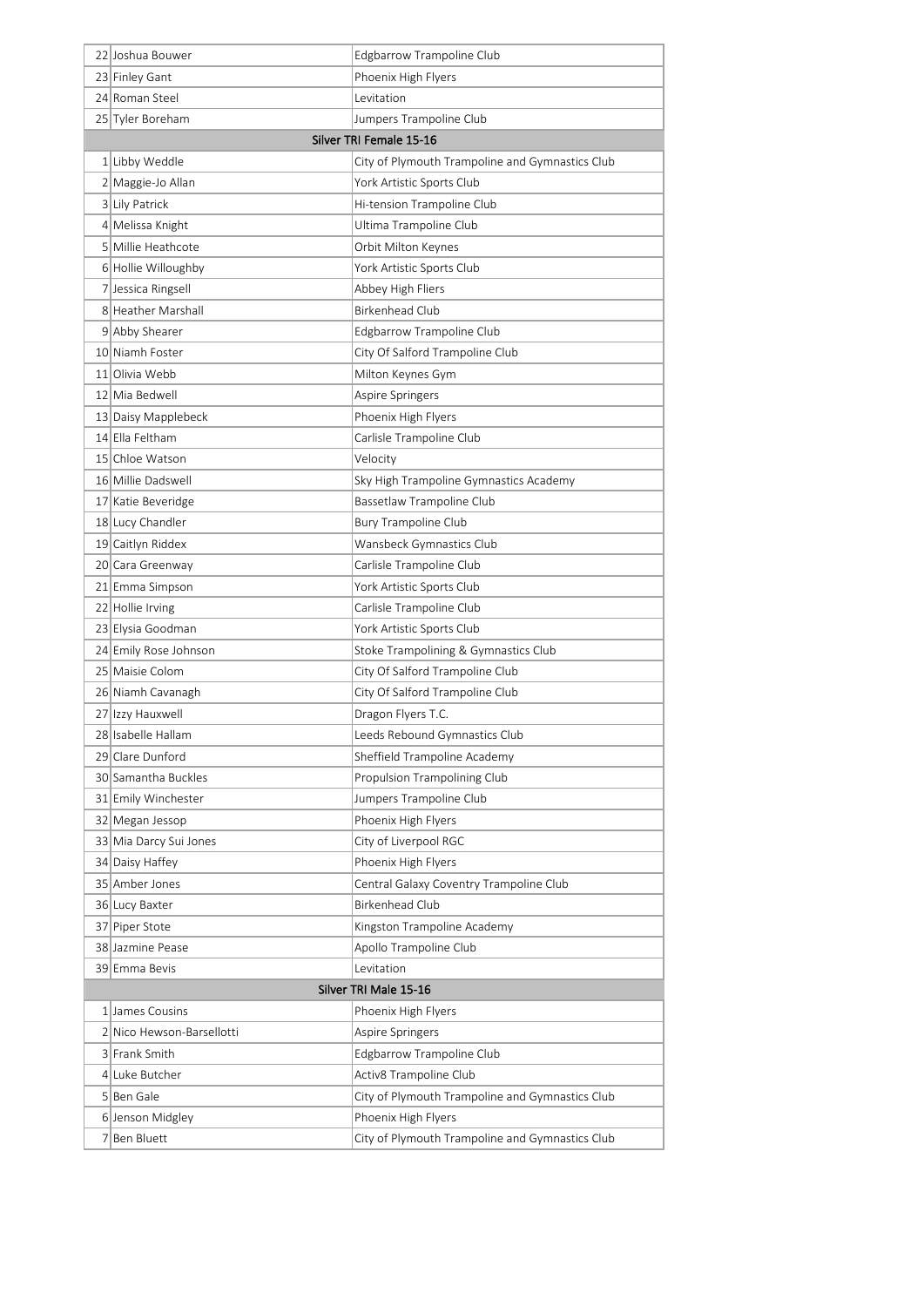| 8 Liam McDonald        | City of Liverpool RGC                          |
|------------------------|------------------------------------------------|
| 9 Callum Hiett         | Milton Keynes Gym                              |
| 10 Declan Booth-Hudson | Phoenix High Flyers                            |
| 11 Curtis Clifton      | Infinity Trampoline Club                       |
| 12 Braden Cox          | Jumpers Trampoline Club                        |
| 13 James Burton        | Sheffield Trampoline Academy                   |
| 14 Lewis Crawley       | Infinity Trampoline Club                       |
| 15 Ethan Johnston      | Jumpers Trampoline Club                        |
| 16 Daniel Morgan       | Ultima Trampoline Club                         |
| 17 Daniel Whitelock    | York Artistic Sports Club                      |
| 18 Louis Whittome      | Whirlwinds Academy                             |
| 19 Harvey Brooks       | Team Bath Evolution                            |
| 20 Henry Baynes        | Southampton Trampoline Club                    |
| 21 Harvey Bell         | Colchester Gymnastics Club                     |
| 22 Kieran Harvey       | Starlight                                      |
| 23 Jamie Hudson        | Edgbarrow Trampoline Club                      |
| 24 George Tubbs        | OLGA Poole                                     |
|                        | Silver TRI Female 17+                          |
| 1 Kiera Fisher         | City of Liverpool RGC                          |
| 2 Tayla Porter         | Edgbarrow Trampoline Club                      |
| 3 alice feazey-noble   | Jumpers Trampoline Club                        |
| 4 Jennifer Liu         | Brentwood Trampoline Club                      |
| 5 Maisie Ward          | Sky High Trampoline Gymnastics Academy         |
| 6 Rosa Clark           | Max Force                                      |
| 7 Lauren Tucker        | Jumpers Trampoline Club                        |
| 8 Tess Walker          | Southampton Trampoline Club                    |
| 9 Katherine Allott     | Team Bath Evolution                            |
| 10 Lucy Cocks          | Exeter Trampoline Academy                      |
| 11 Nicola Bayer        | Flying Solo Trampoline Club                    |
| 12 Sophie Brady        | Edgbarrow Trampoline Club                      |
| 13 Emily McDonough     | OLGA Poole                                     |
| 14 Sarah Dearman       | Edgbarrow Trampoline Club                      |
| 15 Stephanie Otterson  | Velocity                                       |
| 16 Catherine Thomas    | Aspire Springers                               |
| 17 Naomi Ashby         | Sleaford Elite Gym Club                        |
| 18 Abigail Mawhood     | <b>Bolton Trampoline Club</b>                  |
| 19 Olivia Syder        | Dragons Trampoline Club                        |
| 20 Rhianna Smith       | Phoenix High Flyers                            |
| 21 Milly Cole          | Orbit Milton Keynes                            |
| 22 Eleanor Jordan      | Propulsion Trampolining Club                   |
| 23 Alysia Middleton    | Northamptonshire Trampoline Gymnastics Academy |
| 24 Emma Brown          | Jumpers Trampoline Club                        |
| 25 Polly Watson        | Team Twisters                                  |
| 26 Chloe Lang          | Bolton Trampoline Club                         |
| 27 Chloe Spinks        | Lincoln Imps                                   |
| 28 Hannah Hodgkinson   | Hi-tension Trampoline Club                     |
| 29 Hannah Kilford      | Stoke Trampolining & Gymnastics Club           |
| 30 Jasmin Nolan-Kemp   | Team Bath Evolution                            |
| 31 Rose Kent           | Flying Solo Trampoline Club                    |
| 32 Lucy Morton         | Whirlwinds Academy                             |
|                        | Silver TRI Male 17+                            |
| 1 Christopher Wort     | City Of Salford Trampoline Club                |
| 2 Jake Dickinson       | Propulsion Trampolining Club                   |
| 3 Laurie Maylor        | Team Bath Evolution                            |
| 4 Ethan Cutter         | Phoenix High Flyers                            |
| 5 Greg Morris          | Central Galaxy Coventry Trampoline Club        |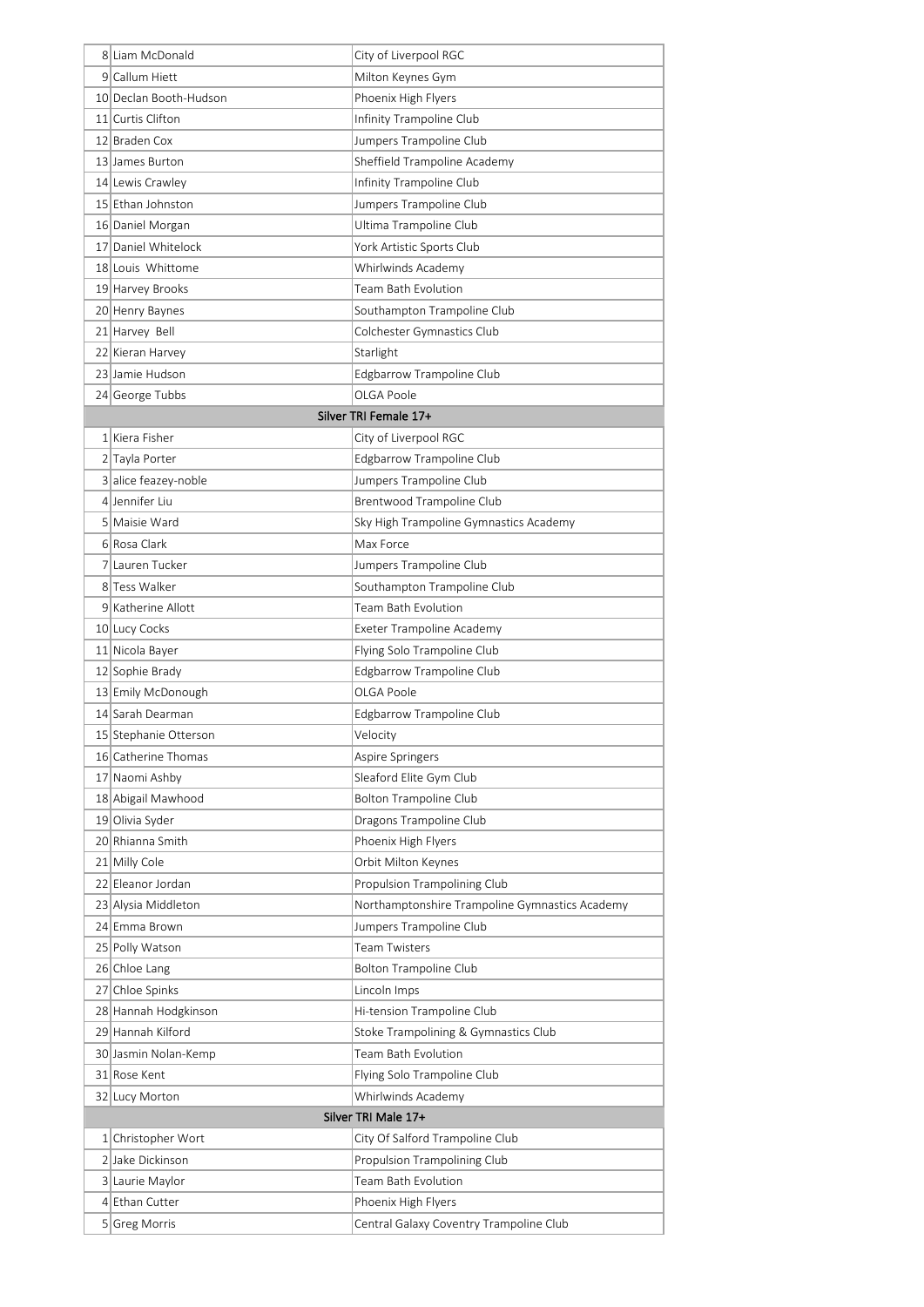| 6 Mack Mcauley                             | Storm Elite Trampoline Club            |
|--------------------------------------------|----------------------------------------|
| 7 Reece Buck                               | Jumpers Trampoline Club                |
| 8 Jaime Alvarez                            | Colchester Gymnastics Club             |
| 9 John Chatterton                          | Phoenix High Flyers                    |
| 10 James Burke                             | City of Liverpool RGC                  |
| 11 Kyle Durkin                             | City of Liverpool RGC                  |
| 12 Andrew Jones                            | Max Force                              |
| 13 Leon Davies                             | Apollo Trampoline Club                 |
|                                            |                                        |
| 14 George Dobson                           | Colchester Gymnastics Club             |
| 15 Morgan Musgrove                         | Max Force                              |
|                                            | Sil Dis TRI Cat 1 M U13                |
| 1 James Clark                              | OLGA Poole                             |
|                                            | Silver Dis TRI cat 1 F U13             |
| 1 Scarlott Field                           | Sleaford Elite Gym Club                |
|                                            | Sil Dis TRI Cat 1 F 13+                |
| 1 Jemma Kilkerri                           | Velocity                               |
|                                            | Sil Dis TRI Cat 1 M 13+                |
| 1 Ethan Caws                               | Aspire Springers                       |
| 2 Charlie Fishwick                         | <b>Bury Trampoline Club</b>            |
|                                            | Sil Dis TRI Cat 2 F U13                |
| 1 Rachel Shields                           | Sleaford Elite Gym Club                |
|                                            | Sil Dis TRI Cat 2 F 13+                |
| 1 Kaelin Lois Brown                        | Sleaford Elite Gym Club                |
| 2 Jenny Wiseman                            | Trafford Trampoline Club               |
| 3 Ella Mccarthy                            | Sleaford Elite Gym Club                |
|                                            | Sil Dis TRI Cat 2 M 13+                |
| 1 Logan Somers                             | Sleaford Elite Gym Club                |
|                                            |                                        |
|                                            | Q2 - SILVER TRS                        |
|                                            | Silver TRS Mixed 9-12                  |
| 1 Lucy Curran   Chloe Dixon                | City of Liverpool RGC                  |
| 2 Ethan Spiers   Eloise Bhattacharya       | Alpha Trampoline Club                  |
| 3 Emilie Brown   Holly Fletcher            | City of Liverpool RGC                  |
| 4 Isaac Lowson   Zak Carey                 | Harrogate Gymnastics Club              |
| 5 Holly Roberts   Katherine Bull           | Stoke Trampolining & Gymnastics Club   |
| 6 Lolli Nestor   Holly Ashton Christie     | City of Liverpool RGC                  |
| 7 Milla Winslet   Pearl Winslet            | Sky High Trampoline Gymnastics Academy |
| 8 Elsie Gibson   Charlotte Slater          | City of Liverpool RGC                  |
| 9 Kira Holliday   Belle Holliday           | Carlisle Trampoline Club               |
| 10 Zane Stout   Jack Smith                 | City of Liverpool RGC                  |
| 11 Lily Mccracken   Georgia Diamond Barlow |                                        |
|                                            | City of Liverpool RGC                  |
| 12 Clara Scott / Chayne Barnes             | Wansbeck Gymnastics Club               |
| 13 Harry Cross   Alfie Dixon               | Carlisle Trampoline Club               |
| 14 Clarissa Seraphin   Bozena Jaasi        | Edgbarrow Trampoline Club              |
| 15 Lois Seddon   Francesca Dawe            | City of Liverpool RGC                  |
| 16 Molly Mcgregor   Isla Cowling           | Cambridge Cangaroos                    |
| 17 Millie Slatford / Lauren Leach          | Ultima Trampoline Club                 |
| 18 Morgan Boddington   Alannah Taylor      | Quayside Trampoline & Gym Club         |
|                                            | Silver TRS Female 13-14                |
| 1 Jessica Hoar Emily Pickering             | Velocity                               |
| 2 Kelise Wilson-Smith   Imogen Lamb        | City of Liverpool RGC                  |
| 3 Olivia Brothwell   Millie Evans          | Sheffield Trampoline Academy           |
| 4 Beth Colton   Ruby Flatley               | City of Liverpool RGC                  |
| 5 Amelie Bhattacharya   Gemma Stokes       | Alpha Trampoline Club                  |
| 6 Harper Winslet   Olivia Burvill-Patching | Sky High Trampoline Gymnastics Academy |
| 7 Freya Cairns   Melissa Butterworth       | <b>Bury Trampoline Club</b>            |
| 8 Saskia Howe   Mollie Smith               | Infinity Trampoline Club               |
|                                            |                                        |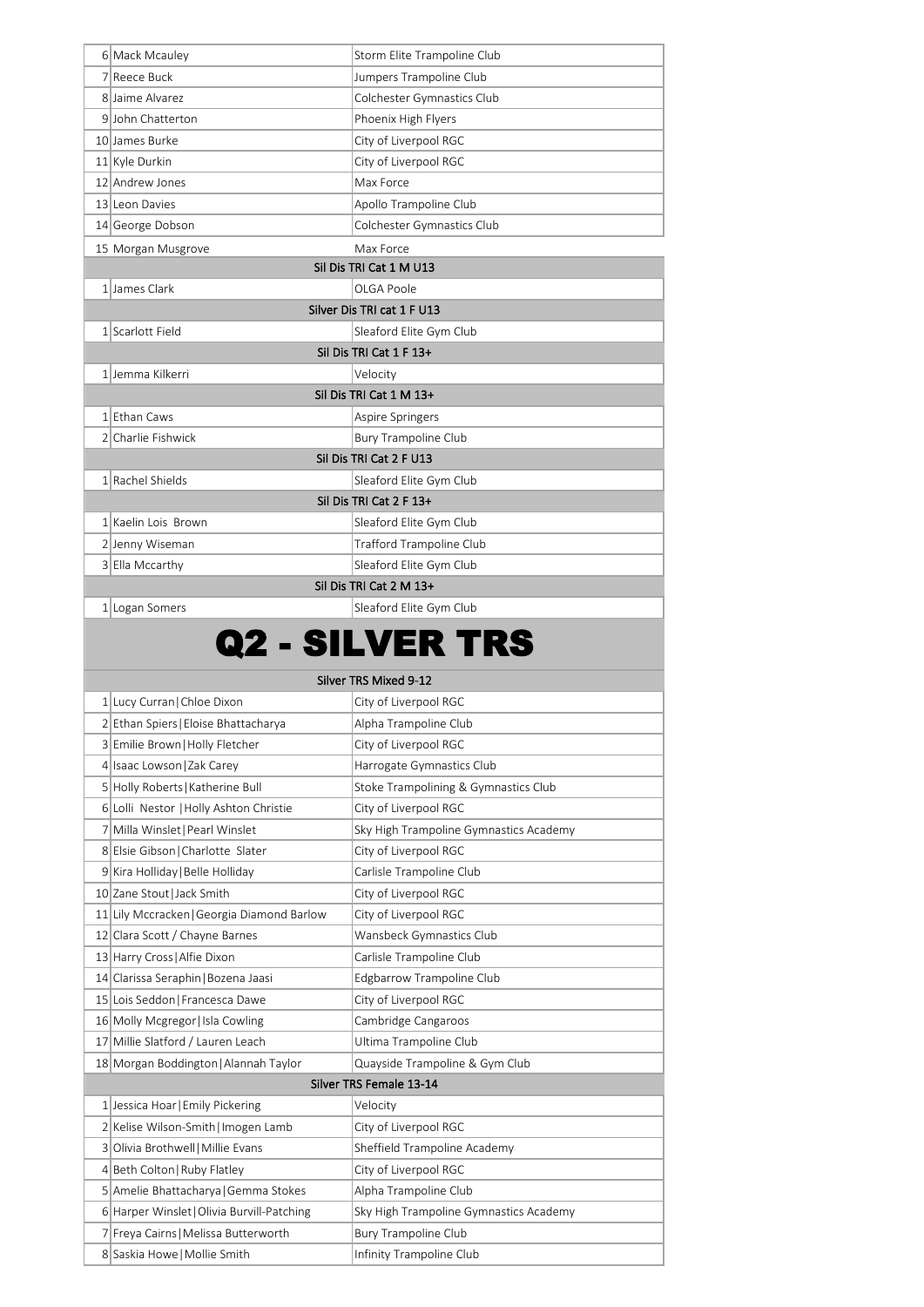| Silver TRS Female 15-16                |                                        |  |
|----------------------------------------|----------------------------------------|--|
| 1 Hollie Willoughby Elysia Goodman     | York Artistic Sports Club              |  |
| 2 Heather Marshall Lucy Baxter         | <b>Birkenhead Club</b>                 |  |
| 3 Poppy Bissett   Millie Dadswell      | Sky High Trampoline Gymnastics Academy |  |
| 4 Lucy Hijmans   Elizabeth Morton      | Dragon Flyers T.C.                     |  |
|                                        | Silver TRS Male 15-16                  |  |
| 1 Nico Hewson-Barsellotti Billy Keenan | Aspire Springers                       |  |
| 2 Callum Spiers   Harrison Whyment     | Alpha Trampoline Club                  |  |
| 3 Curtis Clifton   Lewis Crawley       | Infinity Trampoline Club               |  |
|                                        | Silver TRS Female 17+                  |  |
| 1 Nicola Bayer / Rose Kent             | Flying Solo Trampoline Club            |  |
| 2 Catherine Thomas   Mia Bedwell       | Aspire Springers                       |  |
| 3 Sophie Brady Tayla Porter            | Edgbarrow Trampoline Club              |  |
| 4 Maisie Ward Abigail Jaques           | Sky High Trampoline Gymnastics Academy |  |
| Silver TRS Male 17+                    |                                        |  |
| 1 John Chatterton   Ethan Cutter       | Phoenix High Flyers                    |  |
| Silver DIS TRS Mixed Open Age          |                                        |  |
| 1 Rachel Shields   Logan Somers        | Sleaford Elite Gym Club                |  |

## Q2 - SILVER DMT

1 Bethany Robinson **Propulsion Trampolining Club** 2 Gracie Taylor Carrier Coloration Color Color 3 Theo Davies **Propulsion Trampolining Club** 4 Edith Turner Starlight 5 Holly Kerslake-Smith COLGA Poole 6 Kayra Mete Whirlwinds Academy 7 Erica Rigler College Reserve College Reserve College Reserve College Reserve College Reserve College Reserve 8 Fisher Winslet Sky High Trampoline Gymnastics Academy 9 Martha Lay Starlight 10 Oliver Lacey **City of Plymouth Trampoline and Gymnastics Club** 11 Emilie Brown City of Liverpool RGC 12 Frederick Leigh-Warren **OLGA Poole** 13 Zoë Colquhoun **OLGA Poole** 14 Lilly Lucking **Whirlwinds Academy** 15 Brandon Morgan-Geer Team Bath Evolution 16 Alice Duder Number 2012 16 20 Whirlwinds Academy 17 Isabella Hunt Team Bath Evolution 18 Lucy Weston **OLGA Poole** 1 Josephine Ryan Birkenhead Club 2 Mercedes Gregory **DEGA Poole** 3 Lolli Nestor City of Liverpool RGC 4 Georgina Owen **OLGA Poole** 5 Caitlyn Turnbull **Canadian Communist Communist Communist Communist Communist Communist Communist Communist Communist Communist Communist Communist Communist Communist Communist Communist Communist Communist Communist Com** 6 Lani Smith **Performance Trampoline & DMT Academy** 7 Chloe Annett **Kingston Trampoline Academy** 8 Maddison Luke **Hollington DMT** 9 Lilly Doreen Leavey City of Liverpool RGC 10 Annabelle Davies **Propulsion Trampolining Club** 11 Bailee-Jo Horton **OLGA Poole** 12 Emily Trotter Carlisle Trampoline Club 13 Anna Weir **Marriotts Gym Club** 14 Hannah Semple Whirlwinds Academy Silver DMT 11-12 Female Silver DMT 9-10 Mixed

15 Tahlia Williams **Edgbarrow Trampoline Club**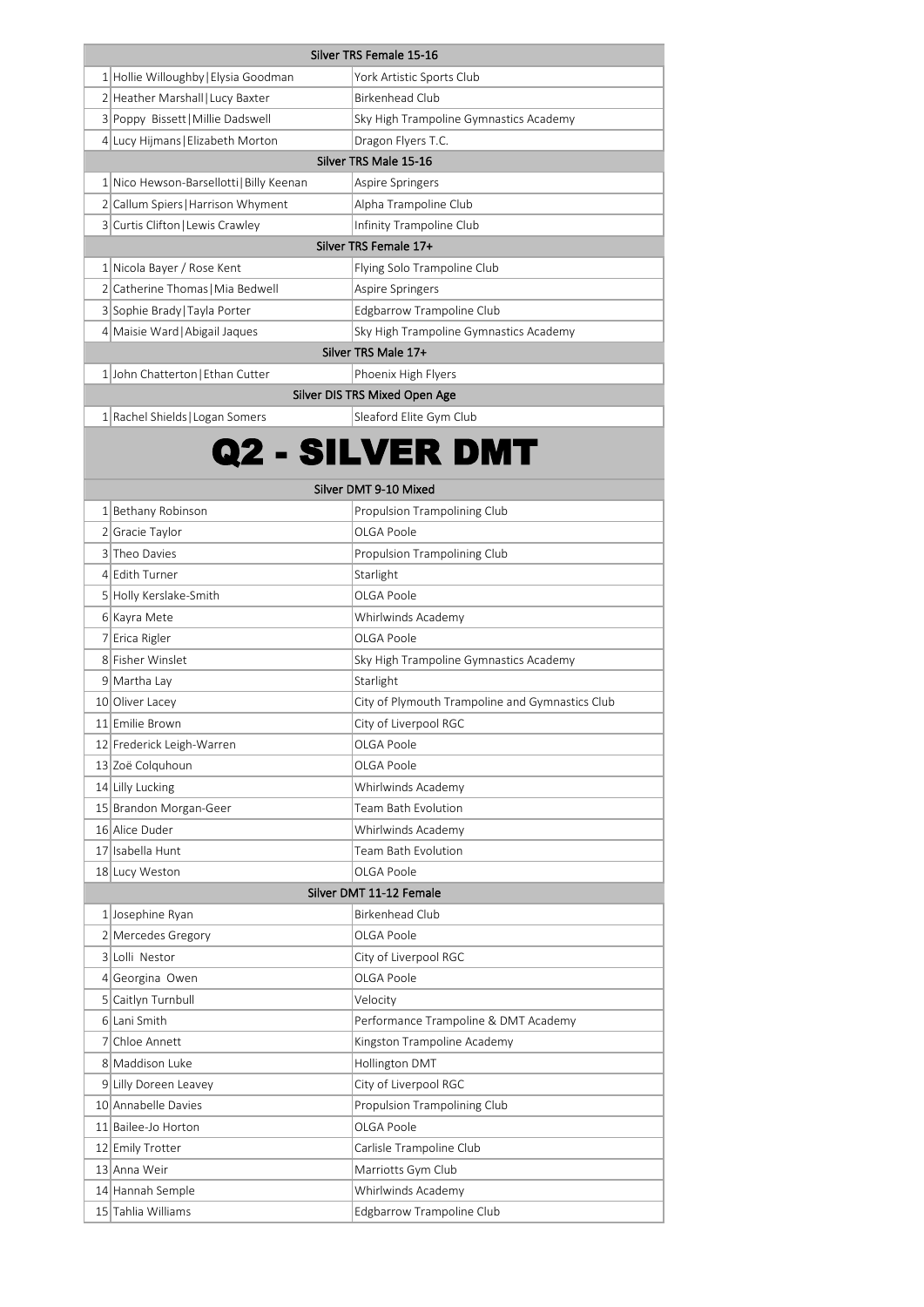| Silver DMT 11-12 Male |                                          |                                                      |
|-----------------------|------------------------------------------|------------------------------------------------------|
|                       | 1 William Norman                         | Southampton Trampoline Club                          |
|                       | 2 Adam Lee                               | City of Plymouth Trampoline and Gymnastics Club      |
|                       | 3 Fabian McCormick                       | Whirlwinds Academy                                   |
|                       | 4 Joshua Miller                          | <b>Team Bath Evolution</b>                           |
|                       | 5 Sebastian Thomas                       | OLGA Poole                                           |
|                       | 6 Joseph Bailey                          | Team Bath Evolution                                  |
|                       | 7 Jack Smith                             | City of Liverpool RGC                                |
|                       | 8 Ted Bird                               | Propulsion Trampolining Club                         |
|                       | 9 Tyler Oldrid                           | Propulsion Trampolining Club                         |
|                       | 10 Max Garnett                           | Leeds Rebound Gymnastics Club                        |
|                       | 11 Rhys Boreham                          | Jumpers Trampoline Club                              |
|                       | 12 Zachariah Wilson                      | Kingston Trampoline Academy                          |
|                       | 13 Zane Stout                            | City of Liverpool RGC                                |
|                       | 14 Alfie Shepherd                        | Kingston Trampoline Academy                          |
|                       |                                          | Silver DMT 13-14 Female                              |
|                       | 1 Issabel Spurr_Ohare                    | Propulsion Trampolining Club                         |
|                       | 2 Madeline Leigh-Warren                  | OLGA Poole                                           |
|                       | 3 Jessica Hoar                           | Velocity                                             |
|                       | 4 Ebony Colbourne                        | City of Plymouth Trampoline and Gymnastics Club      |
|                       | 5 Kelise Wilson-Smith                    | City of Liverpool RGC                                |
|                       | 6 Sasha Khan                             | Max Force                                            |
|                       | 7 Daisy Margolis                         | Max Force                                            |
|                       | 8 Mea Duncan                             | Velocity                                             |
|                       | 9 Olivia Burvill-Patching                | Sky High Trampoline Gymnastics Academy               |
|                       | 10 Eloise Muller                         | Southampton Trampoline Club                          |
|                       | 11 Emma Ford Bailey                      | Southampton Trampoline Club                          |
|                       | 12 Charlotte Vickery                     | Whirlwinds Academy                                   |
|                       | 13 Zara Harvey                           | Starlight                                            |
|                       | 14 Jessica Garnett                       | Leeds Rebound Gymnastics Club                        |
|                       | 15 Anabel Mae Jane Edem                  | OLGA Poole                                           |
|                       | 16 Kameka Plows                          | Leeds Rebound Gymnastics Club                        |
|                       | 17 Isabella Evans                        | Aspire Springers                                     |
|                       | 18 Sophie Cotton                         | Propulsion Trampolining Club                         |
|                       | 19 Hollie Rowsell                        | Whirlwinds Academy                                   |
|                       | 20 Cara Gerrard                          | OLGA Poole                                           |
|                       | 21 Erin Boon                             | Whirlwinds Academy                                   |
|                       | 22 Jemma Salkeld                         | Carlisle Trampoline Club                             |
|                       | 23 Charlotte Bamber                      | <b>Birkenhead Club</b>                               |
|                       | 24 Mia Swanson                           | <b>Birkenhead Club</b>                               |
|                       | 25 Molly Hodgkins                        | City of Liverpool RGC                                |
|                       | 26 Sadie Sanford                         | Propulsion Trampolining Club                         |
|                       | 27 Asia Hayward                          | Marriotts Gym Club                                   |
|                       | 28 Lacey Sell                            | Alchemy Trampoline & DMT Club                        |
|                       |                                          | Silver DMT 13-14 Male                                |
|                       | 1 Jake Azzopardi                         | Kingston Trampoline Academy                          |
|                       | 2 Tyler Boreham<br>3 Oscar Thomas Milner | Jumpers Trampoline Club                              |
|                       |                                          | Bury Trampoline Club                                 |
|                       | 4 Jacob Gowler                           | Leeds Rebound Gymnastics Club<br>Team Bath Evolution |
|                       | 5 Riley Tilling<br>6 Charlie Hughes      |                                                      |
|                       | 7 Jack Sheppard                          | Aspire Springers<br>Propulsion Trampolining Club     |
|                       | 8 Finley Gant                            | Phoenix High Flyers                                  |
|                       | 9 Dovydas Olekas                         |                                                      |
|                       |                                          | Kingston Trampoline Academy<br>OLGA Poole            |
|                       | 10 Max Jeavons<br>11 Samuel Jackson      | Sleaford Elite Gym Club                              |
|                       |                                          |                                                      |
|                       | 12 Ryden Temple<br>13 Clayton Farlam     | Sky High Trampoline Gymnastics Academy               |
|                       |                                          | Propulsion Trampolining Club                         |